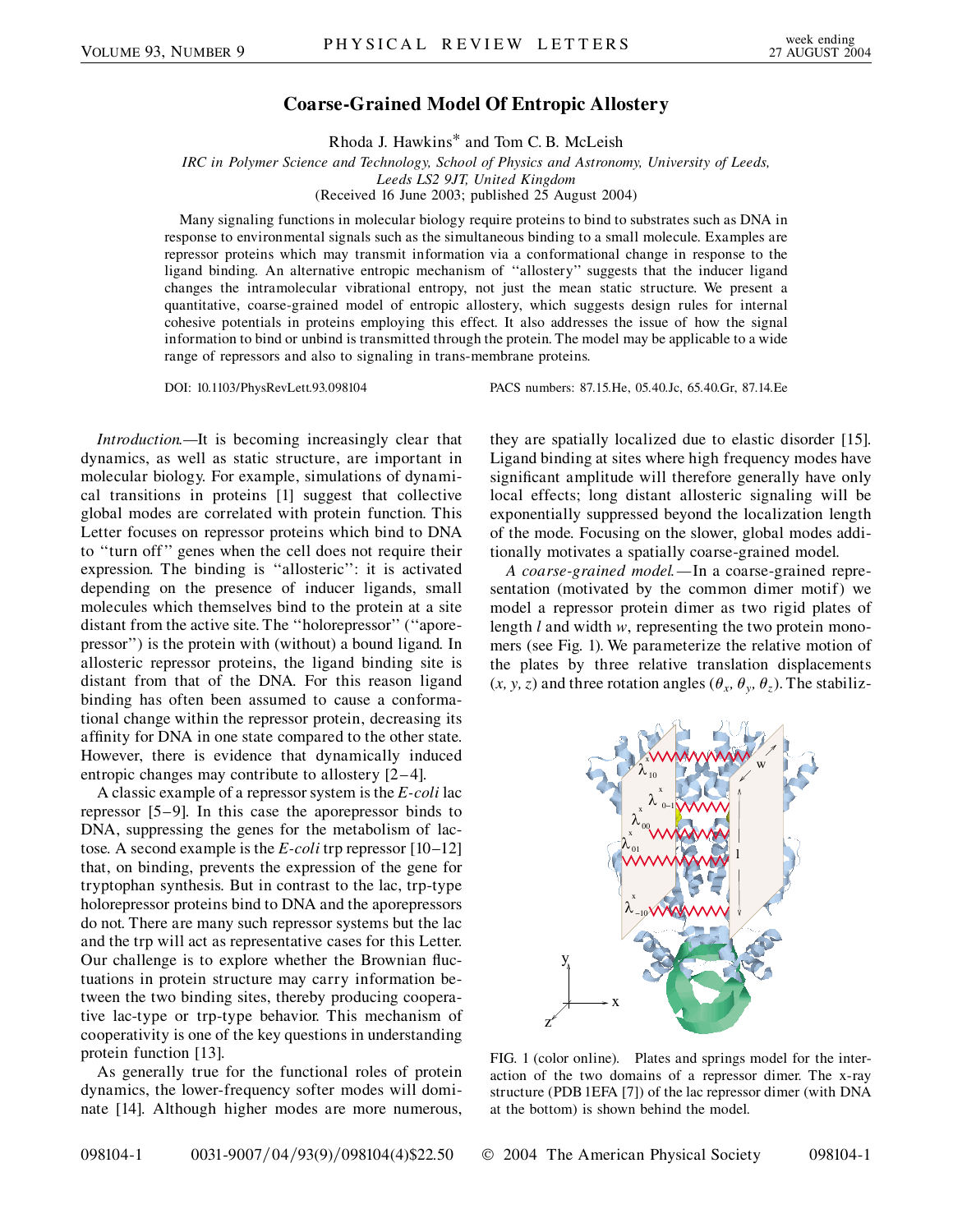ing contact interaction between the two dimers is characterized by five quadratic (3D) potential wells. Figure 1 shows five of the effective springs that arise,  $\lambda_i^x$  which are perpendicular to the plates. We find that a minimal model requires just four other springs in the plane of the plates (summations of diagonal springs between the plates), which we label as  $\lambda_{00}^y$ ,  $\lambda_{0-1}^z$ ,  $\lambda_{00}^z$ ,  $\lambda_{01}^z$ , representing the resolved *y* and *z* relative displacements. These local interactions represent a minimal set of ''sticky patches'' which could arise from hydrophobic, side chain, or electrostatic forces. The corresponding spring constants  $\lambda_i$ could be calculated in principle from the details of these interactions. We allow only local modifications of the contact interactions on binding. The springs local to the ligand binding site will be affected by the binding of an inducer or corepressor. (Lac actually binds two inducer ligands, which we simplify here with a single bound state.) Similarly springs local to the DNA binding site will be affected by binding to DNA. The other springs act as anchoring potentials.

We consider vibrations of the plates in three different planes: (i) in the *x; y* plane (translational vibrations along the *x* axis and rotations about the *z* axis); (ii) in the *x; z* plane (translation along the *x* axis and rotation about the *y* axis); and (iii) in the *y; z* plane (translation along the *z* axis and rotation about the *x* axis).

The Tirion potential [16] replaces the full molecular dynamics potential with a simple pair wise quadratic potential of universal strength and this is found to be sufficient to describe the low frequency modes involving coherent motion of large groups of atoms. In our model we similarly look only at these low frequency modes and describe them by harmonic potentials between the protein domains, but allow the potentials between the protein monomers to acquire locally specific values.

As an example of detailed calculations we take the 2  $\times$ 2 system of motions in the *y*, *z* plane. We write  $z_{01} = z_{00}$  –  $\frac{\theta_x}{2}$  and  $z_{0-1} = z_{00} + \frac{l\theta_x}{2}$  (where  $\theta_x$  is the angle of rotation about the *x* axis) to obtain the Hamiltonian in terms of the mutual translational vibration coordinate  $z_{00}$  and mutual rotational vibration coordinate  $\theta_x$ 

$$
H = \frac{1}{2}\mathbf{p}\mathbf{M}^{-1}\mathbf{p} + \frac{1}{2}\mathbf{x}\mathbf{K}\mathbf{x}
$$
 (1)

where the interaction matrix for the *y; z* plane is given by

$$
\mathbf{K} = \begin{pmatrix} -(\lambda_{01}^z + \lambda_{0-1}^z + \lambda_{00}^z) & \frac{1}{2}(\lambda_{01}^z - \lambda_{0-1}^z) \\ \frac{1}{2}(\lambda_{01}^z - \lambda_{0-1}^z) & -\frac{1}{4}(\lambda_{01}^z + \lambda_{0-1}^z) \end{pmatrix},
$$

the inertial matrix by

$$
\mathbf{M} = \begin{pmatrix} m & 0 \\ 0 & \frac{l}{l^2} \end{pmatrix}, \text{ and } \mathbf{x} = \begin{pmatrix} z_{00} \\ l\theta_x \end{pmatrix}
$$

where *m* is the reduced mass and *I* is the reduced moment of inertia of the dimer pair. This leads to the partition function in the relevant classical limit

$$
Z = \int \cdots \int e^{\frac{-H(x_0, \theta_i)}{kT}} dx_{0_i} d\theta_i = \frac{2\pi kT}{(|\mathbf{M}^{-1}||\mathbf{K}|)^{1/2}}.
$$
 (2)

Finally from (2) the entropy of the protein dimer for a single plane is

$$
S = Nk(\ln 2\pi kT\sqrt{mI}/l + 1 - 1/2\ln[\lambda_1\lambda_{-1} + \lambda_0(\lambda_1 + \lambda_{-1})/4])
$$
\n(3)

where  $\lambda_{0i}^z$  has been abbreviated to  $\lambda_i$  for convenience. We are interested in the difference between the change in entropy on binding at the DNA binding site of the two cases in which the protein is, and is not also bound to the inducer. We call this  $\Delta \Delta S = \Delta S_{\text{holo}} - \Delta S_{\text{apo}}$ . A result with  $\Delta \Delta S \neq 0$  would signify cooperative behavior, i.e., the binding to DNA is affected by the binding to the inducer. We write  $\Delta \Delta S$  in terms of dimensionless spring constants  $\tilde{\lambda}_1 = \frac{\lambda_1}{\lambda_0}$  and  $\tilde{\lambda}_{-1} = \frac{\lambda_{-1}}{\lambda_0}$  and bound to unbound ratios  $\Lambda_1 = \frac{\lambda_{1B}}{\lambda_1}$  and  $\Lambda_{-1} = \frac{\lambda_{-1B}}{\lambda_{-1}}$ . This gives us

$$
\Delta \Delta S = \frac{1}{2} N k \ln \left( \frac{(4\Lambda_1 + \frac{\Lambda_1}{\tilde{\lambda}_{-1}} + \frac{1}{\tilde{\lambda}_1})(4\Lambda_{-1} + \frac{\Lambda_{-1}}{\tilde{\lambda}_1} + \frac{1}{\tilde{\lambda}_{-1}})}{(4\Lambda_1 \Lambda_{-1} + \frac{\Lambda_1}{\tilde{\lambda}_{-1}} + \frac{\Lambda_{-1}}{\tilde{\lambda}_1})(4 + \frac{1}{\tilde{\lambda}_{-1}} + \frac{1}{\tilde{\lambda}_1})} \right). \tag{4}
$$

The other modes can be modeled in the same way to give additional contributions to  $\Delta\Delta S$ . The two-plate model generates a  $3 \times 3$  form of **M** and **K** for coupled rotations about *y* and *z* and translations along *x* plus one simple *y* translation.

We take  $N = 2$  for the lac since it is a tetramer of two dimers and similarly for the trp since it represses as a dimer of dimers so also has two dimers.

 $\Delta \Delta S > 0$  gives the trp case whereby the affinity for the holorepressor binding to DNA is greater than the apo repressor.  $\Delta \Delta S \le 0$  however gives the lac case since the apo lac repressor is the one with the higher affinity for DNA. Applying these inequalities to Eq. (4) gives the following rule determining which case arises.

$$
\Lambda_1 \Lambda_{-1} + 1 \begin{cases} > \\ < \end{cases} \Lambda_1 + \Lambda_{-1} \begin{cases} \text{trp} \\ \text{lac} \end{cases} . \tag{5}
$$

The trp case occurs when both spring constants increase  $(\Lambda_1 > 1, \Lambda_{-1} > 1)$  or decrease  $(\Lambda_1 < 1, \Lambda_{-1} < 1)$  on ligand binding. The lac case occurs when one spring constant increases and the other decreases  $(\Lambda_1 > 1$  and  $\Lambda_{-1}$  < 1 or  $\Lambda_1$  < 1 and  $\Lambda_{-1}$  > 1). Figure 2 plots the function  $\Delta\Delta S(\Lambda_1, \Lambda_{-1})$  (Eq. (4)). Biologically relevant values for the original spring constants were chosen using protein *B*-factor data [related to the root mean square (rms) positions  $\sqrt{\langle u^2 \rangle}$  of the atoms  $B = 8\pi^2 \langle u^2 \rangle$  [17]] and steered simulations (see later) giving the case for a potential which is stronger at the inducer binding site  $(\lambda_1 > \lambda_{-1})$ . It can be seen that the negative  $\Delta \Delta S$  lactype effect is maximised when the ligand binding at the inducer binding site decreases the spring constant  $\lambda_1$  but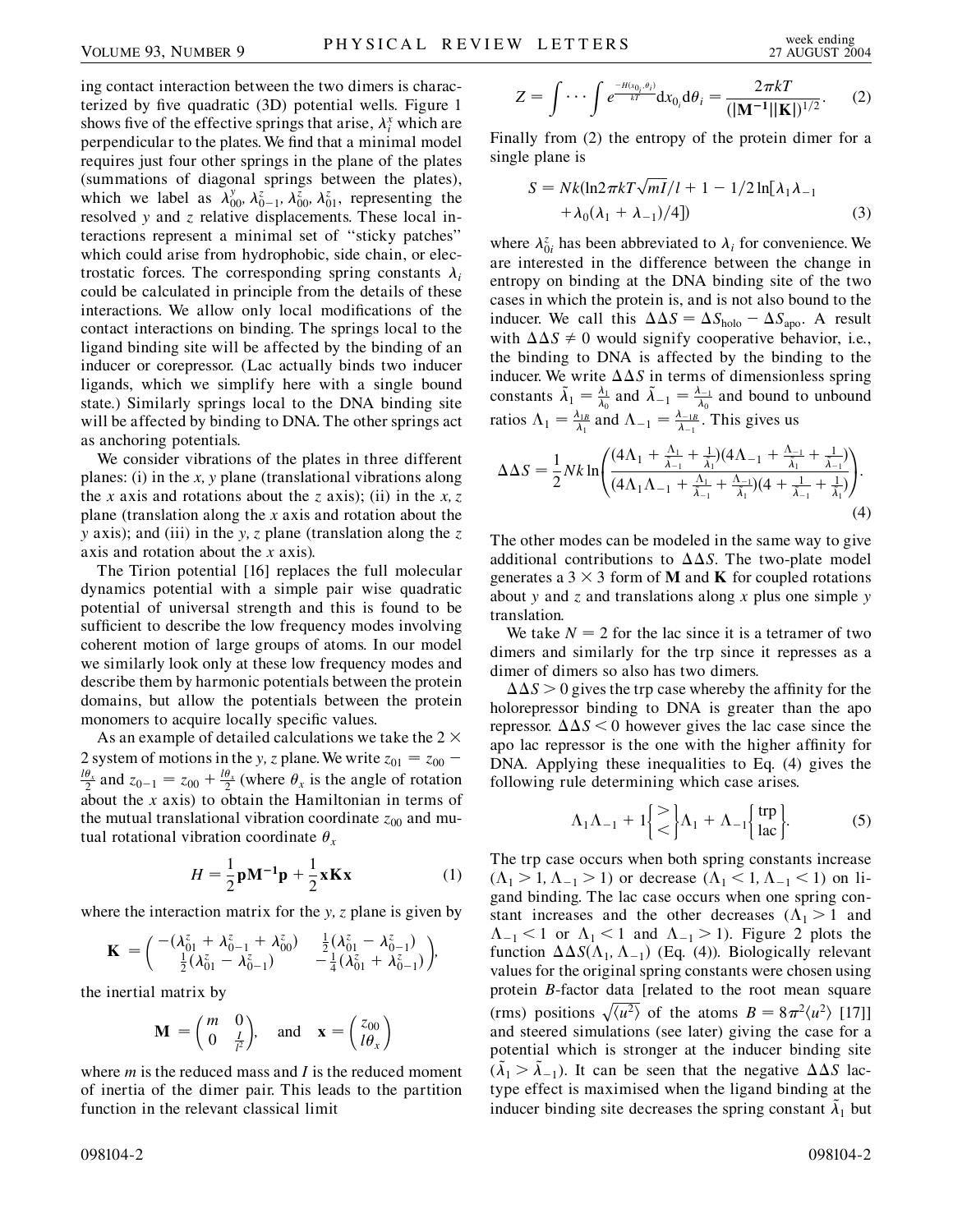

FIG. 2. Graph showing  $\Delta \Delta S$  against  $\Lambda_1$  and  $\Lambda_{-1}$ . The contour plot on the base shows regions where lac-type (black) and trp-type (gray) behavior is optimized.

 $\lambda_{-1}$  increases on DNA binding. The trp-type effect (positive  $\Delta\Delta S$ ) is maximised when both spring constants decrease as much as possible on binding. This reduction will however be limited by the physical requirement for overall stability of the complex. Requiring that the rms displacement of the monomers be less than the average separation of the atoms leads to the estimation that  $\lambda_i > 0.1 \text{ kT} \text{ Å}^{-2}$ .

Physically,''entropic allostery'' allows the lac inducer binding to communicate via the large amplitudes of the internal modes of the protein to the ''readhead'' binding regions near the DNAwhich as a result move too much to be inserted into the DNA.

*Estimating the spring constants.—*We evaluate our model in the real example of the lac repressor as an illustration. First, we converted the protein data for the *B* factors [7,8,18] into rms vibration values and estimated the spring constants  $\lambda_i$  and  $\Lambda_i$  (in this case averaged over the vibrations in the different planes) from the expression  $\lambda \sim 1/\langle u^2 \rangle$  giving  $\tilde{\lambda}_1 \approx 1.2$ ,  $\tilde{\lambda}_{-1} \approx 0.1$  (estimated from [19]),  $\Lambda_1 \approx 0.07$  and  $\Lambda_{-1} \approx 6.7$  (so supporting our prediction that the lac case has  $\Lambda_1 < 1$  and  $\Lambda_{-1} > 1$ ). We then calculated an estimate of  $\Delta \Delta S$  using Eq. (4).



FIG. 3. Graph showing an example of a change in spring constant with and without the inducer for the lac repressor. The mode shown is rotation about the y axis (rotation point  $(0,0,20)$ Å). The squares are cns data for 1LBI the aporepressor and the stars are cns data for 1TLF the holorepressor. The lines are quadratic fits.

Including a factor of 3 due to the three planes of vibration, we obtain for our plate-dimer model a value of  $T\Delta\Delta S \sim$ 1*:*4 kT. Since the experimental values for the change in binding energy between holo and aporepressor binding to DNA are  $\Delta\Delta G \sim 6$  kT [20–22] this indicates that the entropic contribution is likely to be significant since the crystal dynamics can only be a lower bound for the amplitudes of vibration.

To improve upon this rough estimate we calculated the interaction energy between the lac monomers in a fully atomistic computation using the software ''cns'' [23] and steering the relative positions of the two monomers. We used the x-ray crystal structure coordinates PDB ID 1LBI [7] for the aporepressor and 1TLF [18] for the holorepressor. By relative translation along the three axes, and rotation about axes at the extremities of the protein dimer, and recalculating the total interaction energy at each increment, we were able to build up curves for the potential energy wells (see Fig. 3). By curve fitting the bottom of these wells to a quadratic (to fit with our harmonic approximation) we were able to extract the curvature and therefore the spring constants for each global mode of both the holo and aporepressors. We then used these to calculate  $\Delta S_{\text{induced}}$  which is an estimate for - $\Delta \Delta S$  in the case of large  $\Lambda_{-1}$ . We add together the motion in the *x*, *y* plane, *x; z* plane, and *y; z* plane to obtain in total an estimate for  $T\Delta\Delta S \sim -2.48$  kT. Interestingly the softest mode, contributing most to the allostery, is the one which shifts the DNA read heads (which point in the plane perpendicular to the core) perpendicularly away from the DNA in the *x; z* plane.

To check how significant this entropy contribution is to the total  $\Delta\Delta G \sim 6$  kT we compared the probability of genes being repressed (bound by repressor) against lactose concentration with and without this entropic contribution (following Yildirim [24]) (see Fig. 4). For 95% activation (operators not bound) 18 lactose molecules are required with the entropic contribution but 50 would be



FIG. 4. Graph showing the fraction of DNA sites bound by repressors against the concentration of inducer lactose. The solid curve includes the entropic component and the dashed curve is without the entropic component.